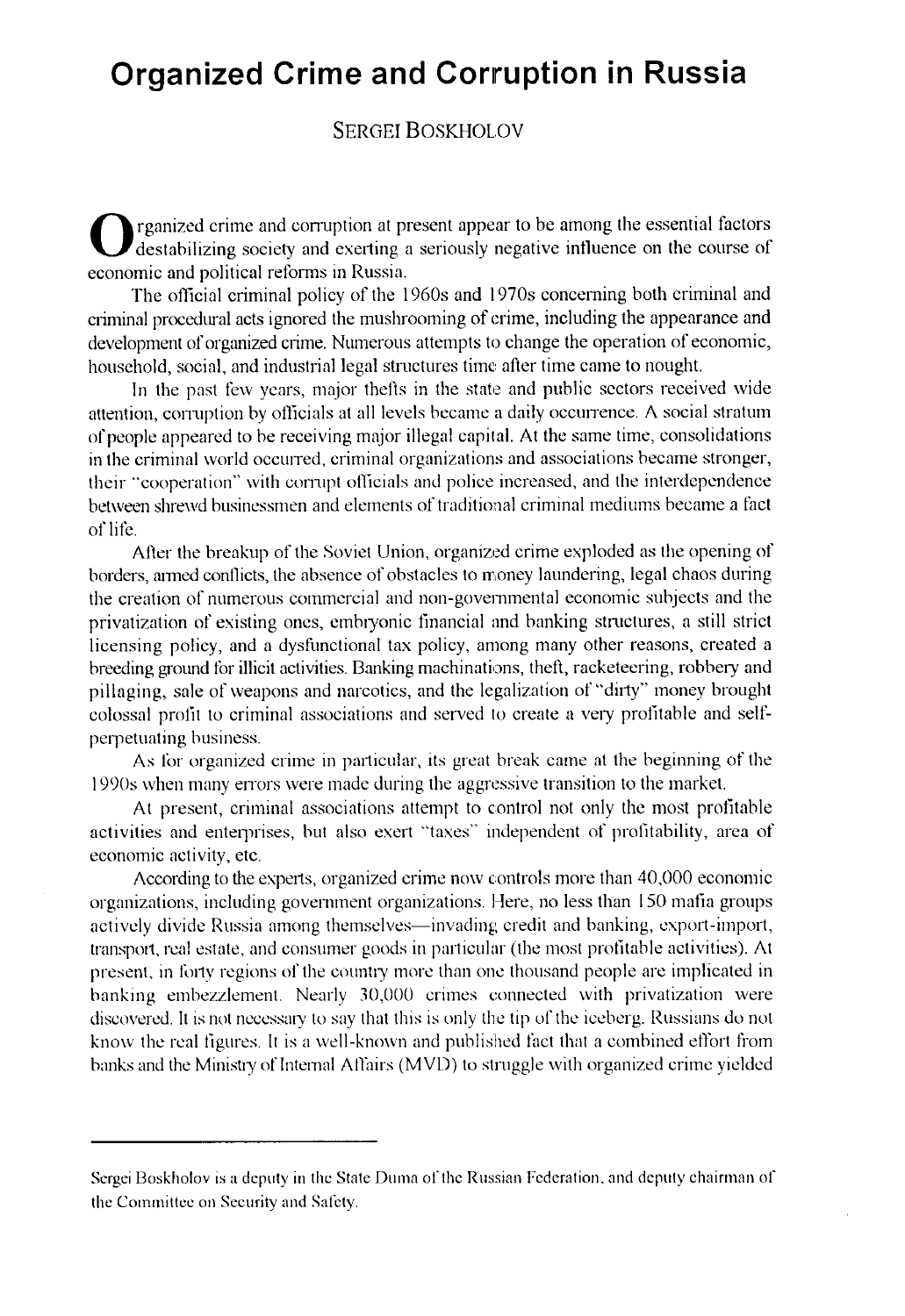mixed results—the mafia "received less than they should have," approximately two *trillion* nibles. Western experts estimate that the **Russian mafia in all has managed** lo export 100 billion dollars from the country---more than the external debt of the whole former Soviet Union. How much criminal money is concentrated in Russia is unknown. In the opinion of

Russia's government, criminal associations control from 7 to 10 percent of the national income—and *organized crime now* this is a conservative figure.

an unprecedented scale of theft of money and imposing enormous costs

is a conservative figure.<br>
Inter-regional and transnational *economic organizations* in Inter-regional and transnational *economic organizations, including* government organizations."

to their victims as well as to society at large. Contraband, illegal export-import operations, weapons, automobile theft, gambling, drugs, porno, are among the many activities conducted across borders. According to information provided to Parliament, Russian criminal organizations have established steady relations with criminal structures in twentynine countries around the world, including the United States, Germany, Italy, Turkey, China, Poland, Hungary, and the Baltic trio.

Another great source of profit for the mafia concerns their damage to state enterprises. The most common is the strategic raw materials for export, such as oil, diamonds, and precious metals, which require a license lo export and are therefore especially vulnerable to abuse. Damage is inflicted on the authority of the state and to the establishment of the rule of law through other means as well, such as by stunting the development of legitimate enterprises and of the embryonic commercial and banking system, and by making investing in Russia a wholly unattraetive undertaking for foreign investors.

Revelations in the credit and finance systems of fifty-six administrative regions of the Russian Federation attest to the general penetration of organized crime into this area. The theft of funds in a particularly large scale by means of forged credit papers, counterfeit pay documents, transfer of hard currency to foreign banks through fictitious contracts, and appropriation of government credit are among the most common. In 1993 alone, the theft of almost two trillion rubles was prevented in the financial sector and 429 criminal groups were exposed.

According to some experts, more than 35,000 government and commercial enterprises, including banks, are controlled by criminals. It is increasingly difficult for the law-enforcement bodies to effectively shut down these operations, as up to 50 percent of criminal income goes lo the bribery of government ollicials and police.

#### **Organized Crime and the State**

Needless to say, organized crime increases Palermo-style with the help of corrupt government ollicials al al] levels. The most common manifestation of conuption has a steady tendency-bribery. Thus, in particular, in 1993 law-enforcement organs revealed 4,500 cases of bribery in government (a growth of 34.8 percent compared to 1992 data) ofnearly 1,500 oflicials, violating lhe president's decree on the struggle with corruption as shown in Table 1.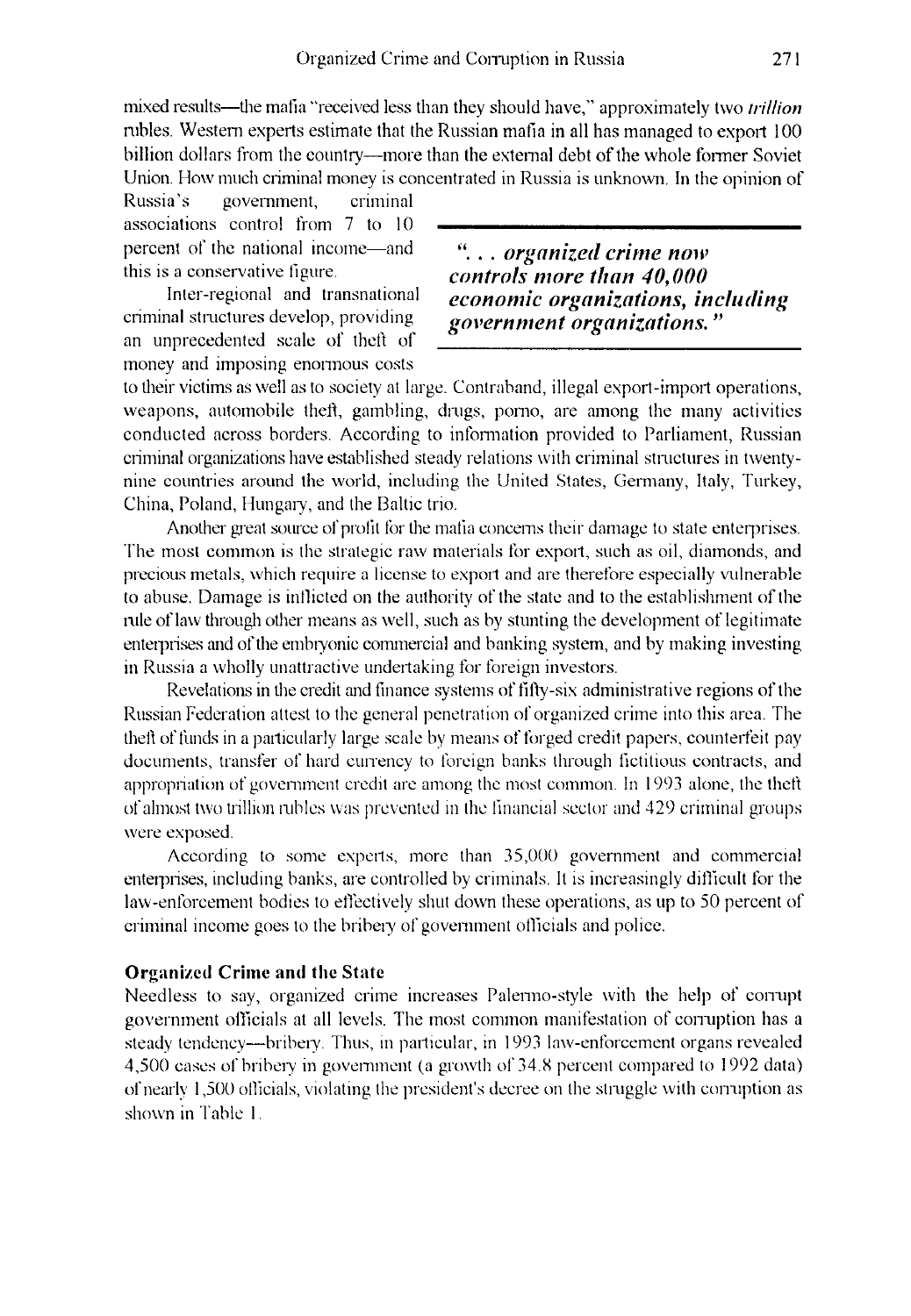| People who should have been tried for corruption, but were not convicted |                                                               |
|--------------------------------------------------------------------------|---------------------------------------------------------------|
| Percent                                                                  | Government agency                                             |
| 42.7                                                                     | Ministries, committees, and other structures in the provinces |
| 25.8                                                                     | Law-enforcement                                               |
| 11.3                                                                     | Credit-financial system                                       |
| 3.8                                                                      | Regulatory agencies                                           |
| 2.5                                                                      | Customs                                                       |
| 2.2                                                                      | Members of legislatures                                       |
| 11.7                                                                     | Others                                                        |

Table 1 People **who should llave been tried for corru^ption** , but viere **not convicted**

Crime hosses have penetrated high government through the cooptation of existing officials with bribery, blackmail, threats, etc.; and also via the hiring and promotion of their own agents.

Thus, Russia has become one of the most corrupt states in the world. Judging by the facts cited aboye in press reports and through the acknowledgements of President Boris Yeltsin, corruption has unquestionably struck all levels of government, a wide strata of business, even the spheres of culture and art. The faces of many government and political figures still turra red with the accusation of abuse of otlice for corrupt decds, hut that is all—the number of them brought to trial or disciplined internally for this act is insignificantly small. The impunity of corrupt Russians, it is no secret, became the norm.

# "The impunity of corrupt *Russians, it is no secret, became* the Russian state itself.<br>*the norm.*"

Corruption corrodes the body of Russia today, undermining not only the foundation of morals and morality but also the pillars of the economy and of

Turning now to a brief analysis of the essence of organized crime, it is necessary to point out the most

dangerous aspects for society and the state. First of all, the looming danger in organized crime consists of allowing elements in the criminal world to unite under the umbrella of a new "dishonest" ideology-a common interest of increased criminal capital, corrupt connections, weapons sales, a united strategy and tactics in the evasion of all forms of social and legal control, and legal impunity for the participants of such criminal fonnations. There is evidence that this is already beginning to take shape.

In organized crime, new "cleaner" criminal unionsas well as the traditional **criminal** associations cooperate. The criminal fonnations of this new type create and direct legal enterprises and financial structures. The most dangerous of these were formed in Moscow and St. Petershurg, as well as in other regional and *ohlasl* centers where there is a high level of business activity and enterprise. These groups are highly sophisticated and include intelligence and counter-intelligence operations, and lobhying groups. They employ specialists of all sorts-economists, lawyers, military, and technicians-and readily "work" with government organs and the press.

The most traditional form of organized crime offers no less cause for alarm. There are almost 2,000 criminal groups in Russia equipped with firearms—including the most modern military firearms and explosive devices. With this they are no match for lawenforcement agencies that dare contront them. In 1993, 183 officers were killed and 572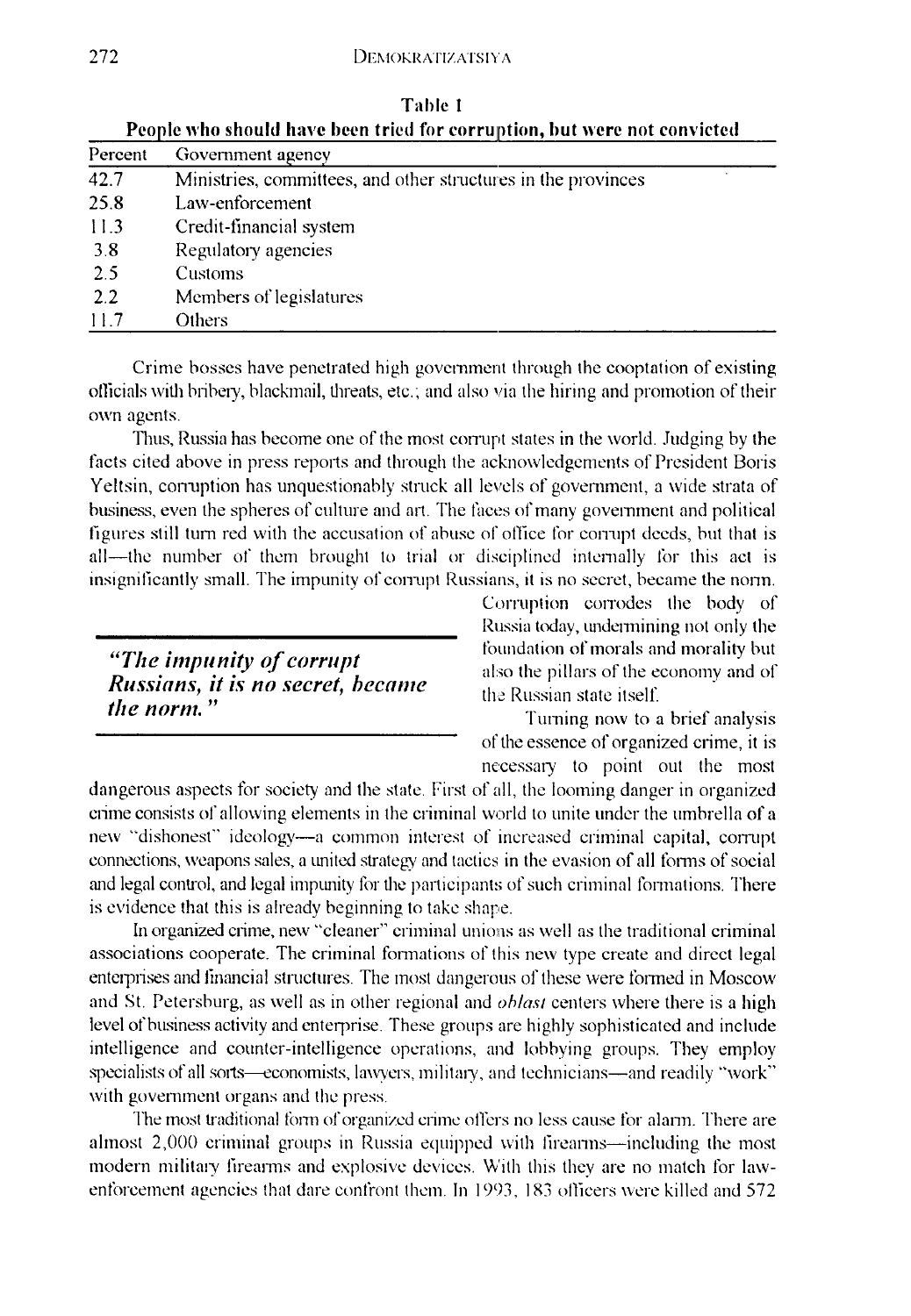were wounded. In the last nine months of 1994 alone, 144 oflicers were killed and 35 were seriously wounded-testifying to the increasing effectiveness of hit operations against police.

The war between criminal clans is also common, and does not seem to subside. The quantity of murders for hire, terrorist acts, explosions, and other means they use against one another also affect innocent victims. The number caught in the crossfire is increasing at alarming rates.

In 1993, law-enforcement organs investigated 1,1 13,589 crimes, bringing lo justice 11,400 active participants of organized criminal groups, including 1,332 criminal leaders and 19 infamous "thieves in law"-the notorious cappi from the Soviet era. They seized 11,700 units of firearms and more than 1,100 automohiles.

For comparison, just in the first nine months of 1994, 1,973,676 crimes were registered, of which 1,164,000 were closed (with respect lo an analogous period of last ycar, this last figure increased by 19 percent).

#### **Organized Crime and Economics**

All this causes the special concern that organized crime will begin to rule over the economy. In the opinion of Professor Yakov Gilinsky of the St. Petersburg Institute of Sociology (Russian Academy of Sciences), today in Russia there is nothing at all that is completely "clean." It would be far more accurate to describe which shade of grey prevails. Often, attempting to ascertain where gangsterism ends and the government begins is impossible.

Shady economics has existed in all countries and at all times. In the majority of them, organized crime thrives only in traditional criminal sources of revenue: drugs, gambling, weapons, prostitution. In Russia however, organized crime thrives well beyond that-it wields power over all the economy. This is a particularly tragic feature of modern Russian reality.

By the time the government woke up to the growing threat and some called for an urgent program lo fight organized crime (Yeltsin declared 1994 lhe year of struggle against organized crime), it was too late: the government Nvas no match for the mafia. There were several reasons for this. First, organized crime, thanks to the corruption of the bureaucratic apparatus and to the constant powerful financial infusions it received from its activities, began to acquire the means to spy on the Ministry of Internal Affairs, the procurator, the Federal Counterintelligence Service (the FSK, or the former KGB), and even the courts. Second, law-enforcement organs, for various reasons, were deprived of a signiticant part of their protéssionals. One reason was the aliare of the commercial sector, which ofien provided these professionals with income several times their meager salaries. Many businesses overtly hired members of the security and law-enforcement organs for their knowledge and wherewithal. Third, the government is continually reforming and rereforming the law-enforcement bodies, but a truly serious reform that would improve their work simply does not occur. The resulting tensions, distractions, and demotions demoralize the ranks, and from this comes the process of discreditation of the MVD, FSK, and the procuracy in the press and in society.

Social organizations, which in principie should oppose lhe onslaught of organized crime and corruption, as a matter of fact in many cases support them, as they have become so established that they provide some sort of stability. Many mafiosi are involved in charity work and in a myriad of social-protection programs. Thus, "dirty" money comes clean, and